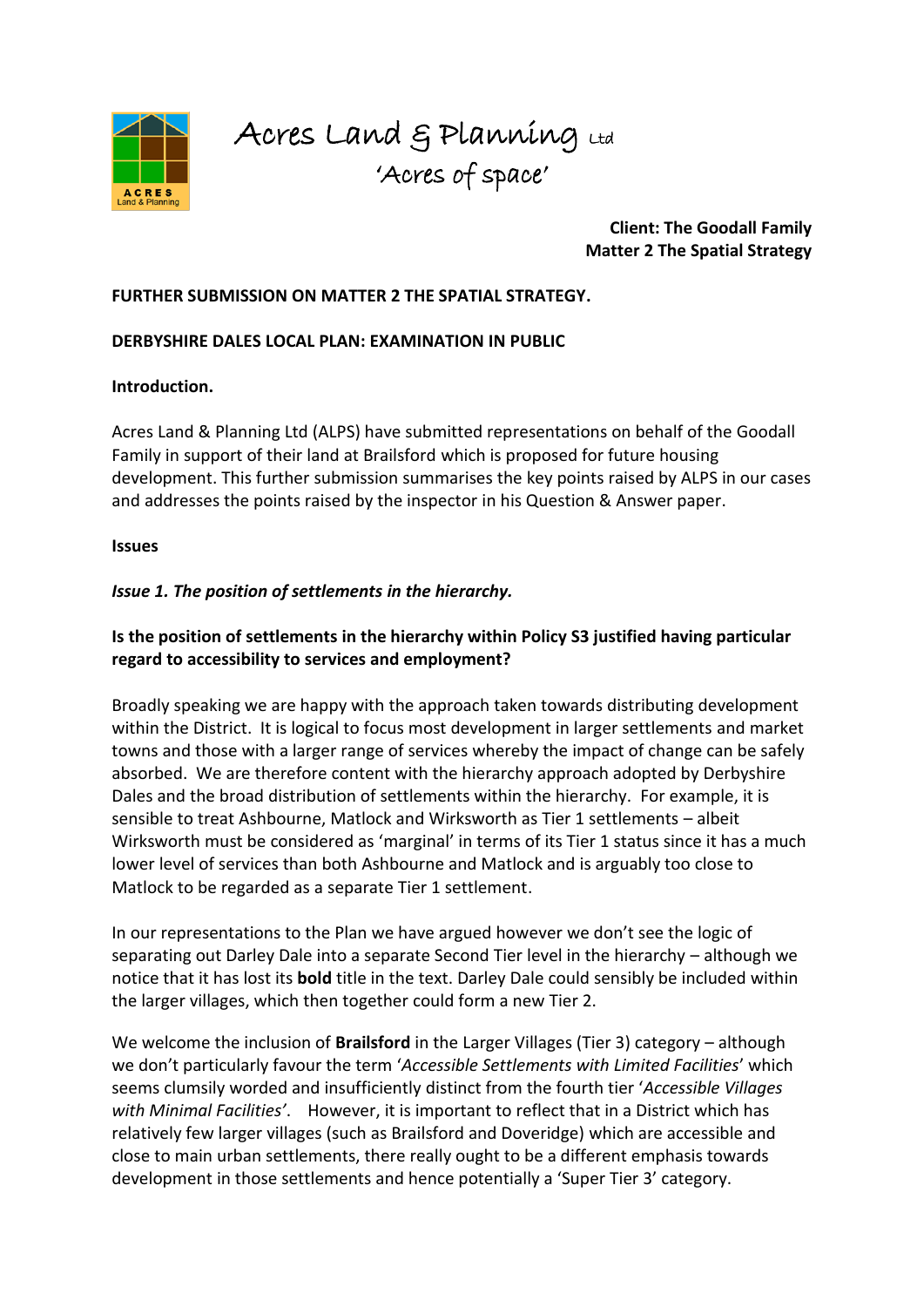# *Issue 2. Levels of growth within the settlement hierarchy.* **Should similar proportionate levels of growth be identified for each settlement within a particular tier of the hierarchy?**

The Local Plan (Policy S3) is not explicit about the level of growth which is appropriate in the different Tiers. It is implicit that more growth will occur in Matlock, than in smaller lower tier settlements. The text relating to **Tier 3** simply says '*They will provide for reduced level of development in comparison to higher order settlements in order to safeguard their role consistent with maintaining or enhancing key environmental attributes'*. So the scale of development is unclear and, perhaps predictably in the Derbyshire Dales, is related to environmental capacity assumptions (without any environmental capacity evidence actually being produced) rather than related to housing needs or proximity to services and facilities.

This raises the question: Should the level of development in each Tier be more specific? There are clearly advantages of providing a range to give more clarity and certainty, but on the other hand a guidance figure may be seen as a ceiling rather than a floor – leading to arbitrary limits which stifle change. On balance, since different settlements have different levels of need (and capacity) we feel that any specific guidance figure would probably be unhelpful. For example, there must be some recognition of the accessibility of settlements (and their linkages to other towns and cities possibly outside the District).

Brailsford for example, is the only settlement within Derbyshire Dales which previously fell within the Derbyshire Structure Plan (Derby Housing Market Area). It lies on the A52 and only 10 miles (or 20 minutes' drive) from Derby with its huge range of administrative, cultural and retail services and facilities. It has its own range of facilities, including a brand new primary school (funded by new development) several shops, two cafes and a large health centre. It also has a regular hourly bus service between Derby and Ashbourne.

In view of its good accessibility and the ease with which people in Brailsford can travel to work in Derby, it is entirely appropriate that Brailsford should be a target for more growth. This should therefore be acknowledged within the Local Plan and reflected in the number of homes which are allocated to the village. Understandably, despite already having a significant amount of family housing, there is a vocal resistance to new development from the Parish Council and this has been instrumental in restraining the level of growth in the recent past. We take the view that it is not so much the **quantity** of development which is important in terms of the impact on communities, but the **quality** of development. In other words, if housing is properly master-planned and well-designed it can provide a positive contribution to a village community, both in terms of meeting peoples' needs and delivering new or improved services.

Furthermore, it needs to be emphasised that Tier 3 settlements do not just contain opportunities for development but also legitimate needs for development and that new development serves a valuable purpose in helping to boost the wider economy as well as bringing spending power back into the Dales.

We do however welcome the change to potentially allow development outside the boundaries of infill and Consolidation Villages (outlined in paragraph 4.21). This has not been reflected in the policy wording in S3, which should therefore be up-dated.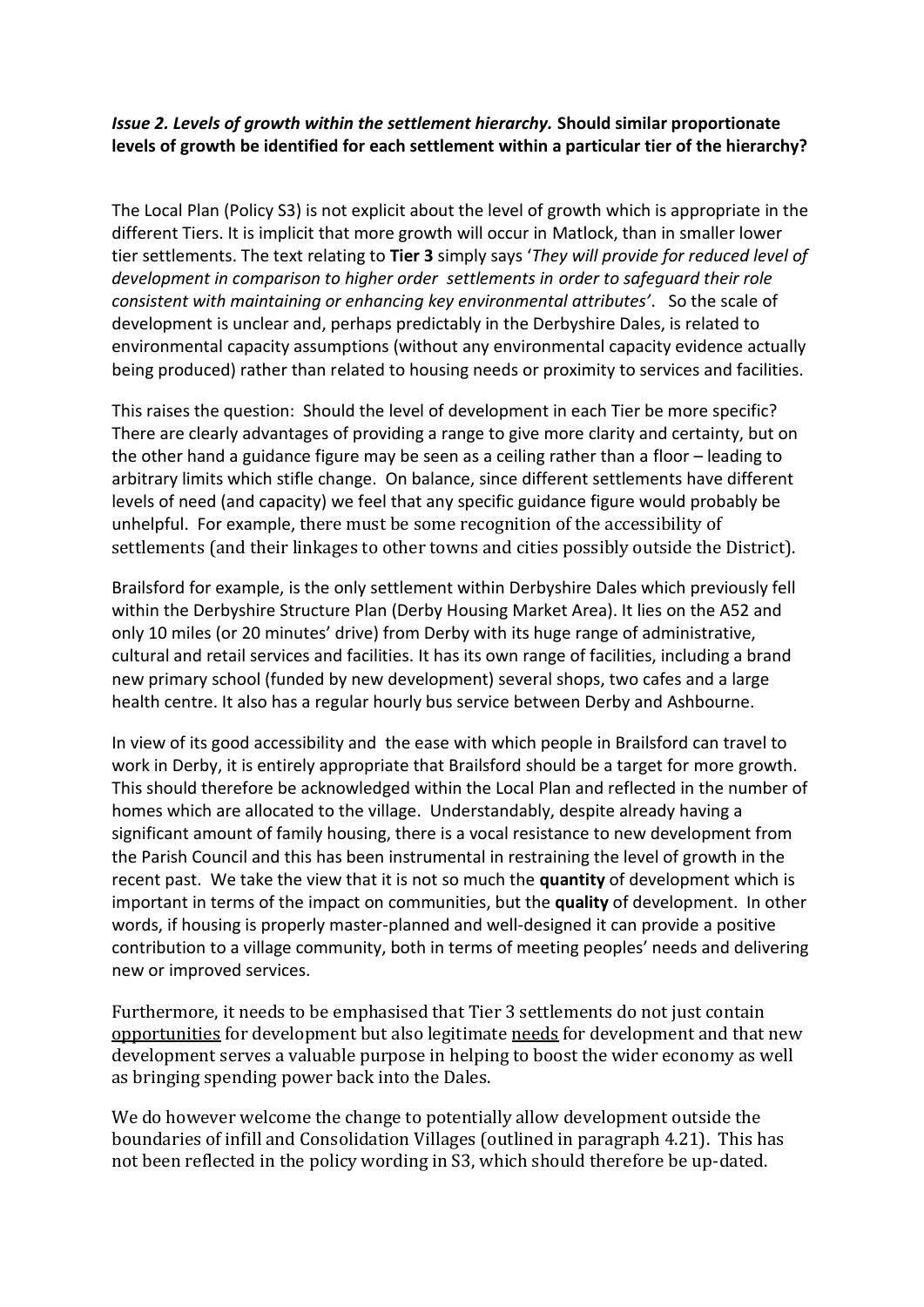## *Issue 3. The requirements of Policy S3 in terms of where development can take place.*

**Is the approach of only having settlement boundaries for the 1st, 2nd and 3rd tier settlements appropriate? Does Policy S3 provide a sufficiently clear and positive framework for dealing with proposals for development related to the 4th and 5th tier settlements and other rural areas?** 

We feel it **is** probably appropriate to only have settlement boundaries for Tier 1, 2 and 3 settlements. Larger settlements are likely to become the main focus for growth and therefore it is helpful to know (as a resident, developer or local authority) where specifically development is likely to go. The boundary will not necessarily be fixed for all time, indeed if the Local Plan becomes out of date, by virtue of a lack of housing supply, then development boundaries may be breached.

Smaller settlements are less well defined and hence the problem of drawing settlement boundaries is much greater. It is also a very time consuming exercise where there are so many Tier 4 and 5 settlements. In circumstances in other Plans where smaller settlements are defined by boundaries, they tend to be inflexible and very tightly drawn. A criteriabased approach is therefore more appropriate, allowing development where and when it can be genuinely justified.

However, there are contradictions within the wording of Policy S3 and the background text which we raised in our representations. The wording of the reasoned justification to policy S3 potentially allows development outside the boundaries of infill and Consolidation Villages (outlined in paragraph 4.21), but this has not been reflected in the policy wording in S3, which should therefore be up-dated.

## **Issue 4. The Garden Village Option.**

## *Are the reasons for rejecting the Garden Village option justified?*

The concept of building new towns and garden villages are an imaginative way of addressing housing needs, whilst engaging in genuine positive planning. But Garden Villages are likely to have relatively long-lead-in times and the Government has specified that they need to be 'locally led' and ideally on previously used land, with good transport links and close to market towns so that people have access to higher order services

Part 3.4 of the Sustainability Appraisal addresses the issue in some detail and compares the proposal against the criteria within the Government's document 'Locally-led garden village, town and city proposals'. We understand that the proposal for a Garden Village emerged in February 2015 as a theoretical alternative to locating housing development at other sites locally. We are not aware that there has been a specific deliverable proposal for a New Garden Village within the Local Plan and we note that a relatively large number of respondents have offered their support for the concept – in principle.

But in practice, experience suggests that once a specific tangible proposal comes forward there is often much less support (and many objections), therefore until a firm proposal is